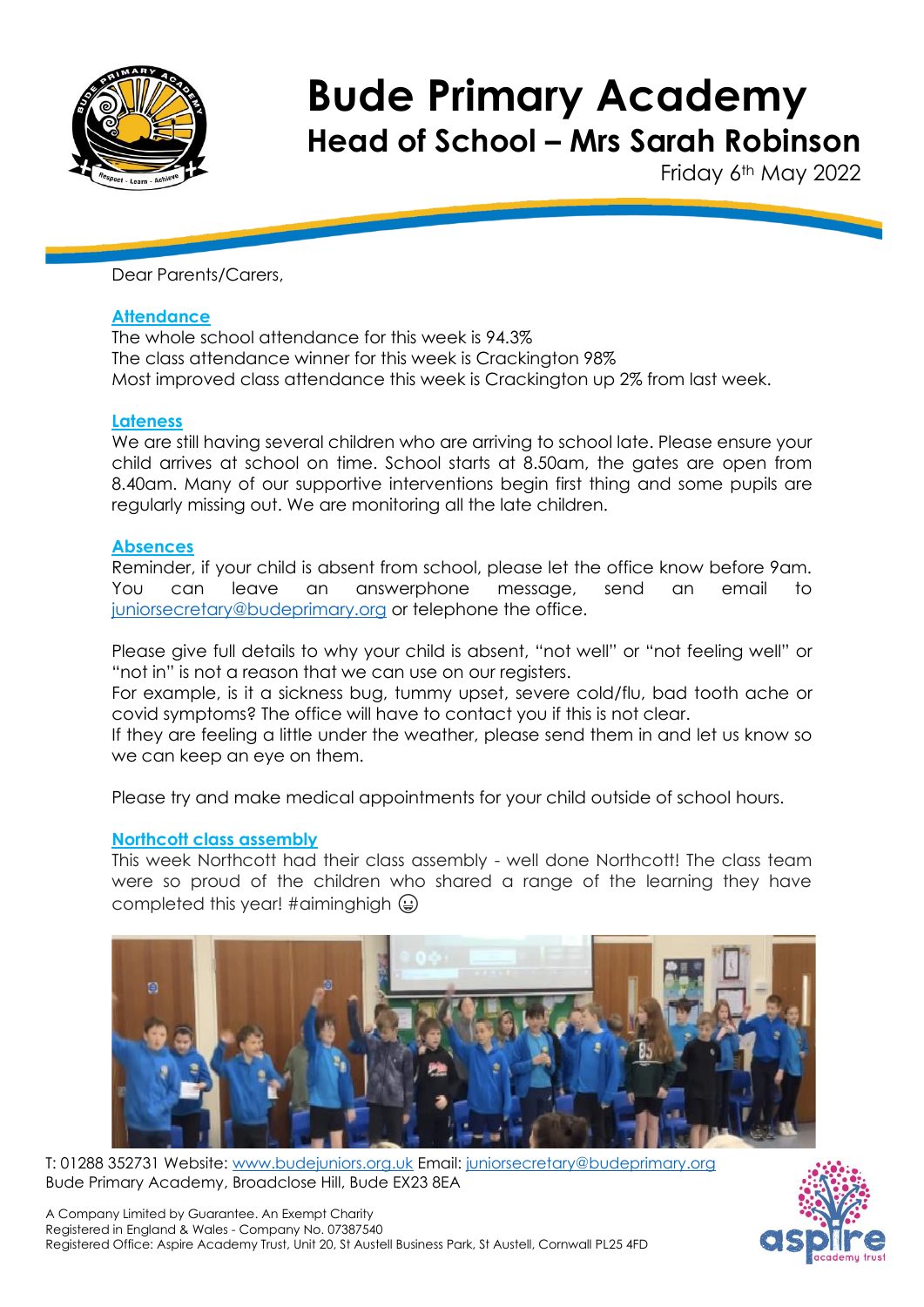

Friday 6<sup>th</sup> May 2022

# **Year 4 classes**

Year 4 had a great trip out this week as part of our Local History Project. The children were a great advert for the school as we walked (a long way!) around our town. We were learning about the development of the town and Bude's seafaring past, the canal and railway. We also saw a family of ducklings in the Upper Basin! Sandymouth class are pictured below.



#### **Topsoil/compost needed**

As part of our grow and sow project we are in desperate need for some topsoil/compost for our vegetable beds if you know anyone who could help or if you are able to donate a bag of topsoil/compost please get in touch via the school office.

#### **Healthy snacks in school**

Reminder, snacks that children bring into school to have at break time need to be either fruit, cereal bar (with no nuts) or breadsticks. **Please no chocolate, crisps, or biscuits.**

#### **Class Assemblies**

Years 3, 4 and 5 will be having class assemblies this term. Parents/Carers will be invited to come to school (at 9am) and watch their children share some of their work they have done this year.

**Thursday 19th May – Sandymouth class Thursday 26th May – Summerleaze class Thursday 9th June – Crackington class Thursday 16th June – Duckpool class Wednesday 22nd June – Millook class Thursday 30th June – Crooklets class**

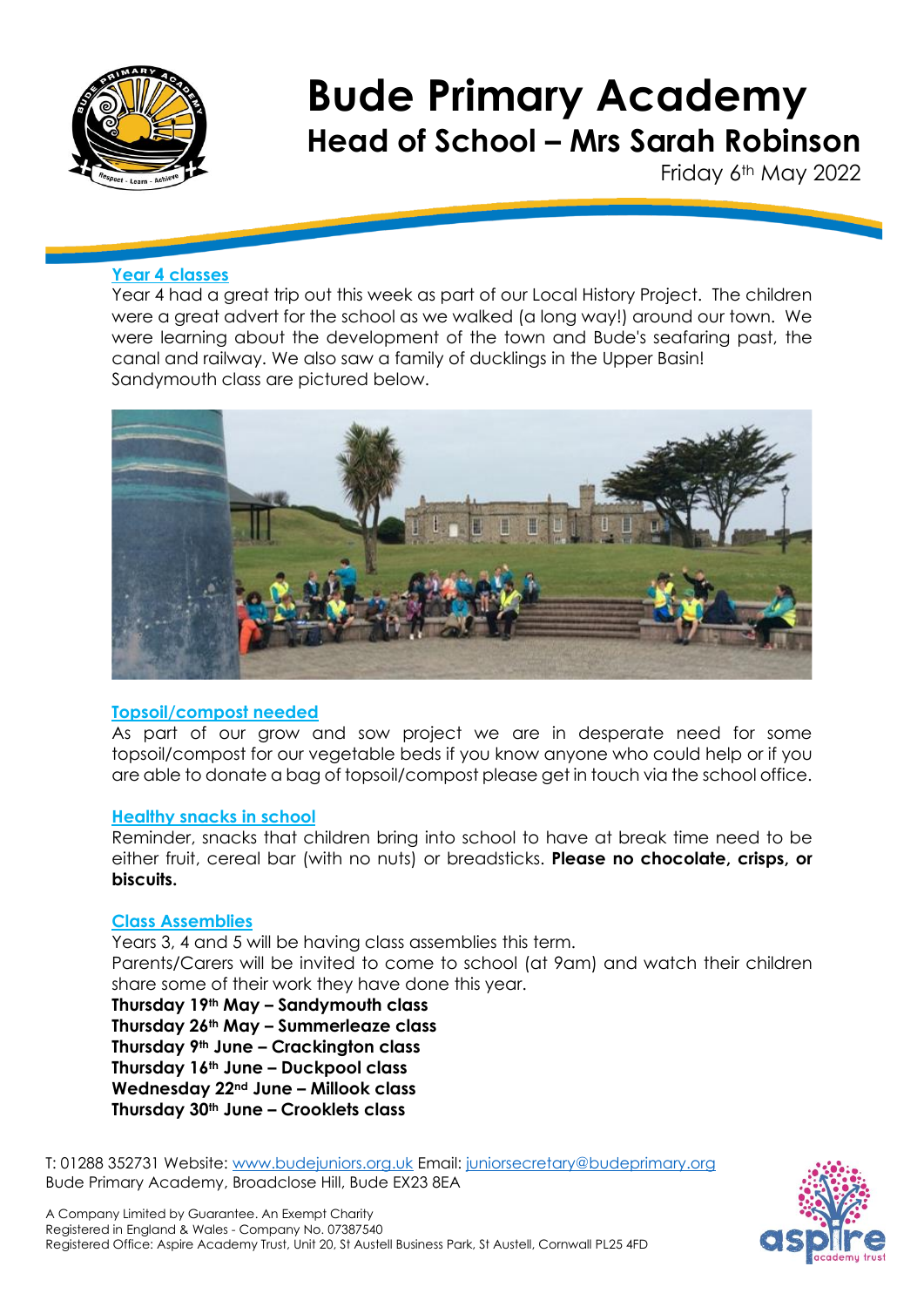

Friday 6<sup>th</sup> May 2022

# **Year 5 Eden Project Trip**

Year 5 will be heading over to the Eden Project on **Wednesday 18th May**. Please consent and pay on ParentPay as soon as possible.

### **Year 3 2Minute Beach Clean**

On Friday 20th May, Year 3 will be going to the beach to engage in a workshop run by 2minute beach clean. The trip will be in school hours.

### **ParentPay debts**

Please clear any dinner money, breakfast club and after school club debts over the weekend on ParentPay. Any debt you have on ParentPay needs to be cleared over the weekend. Thank you.

# **School lunch menu**



# **Cognition learning Lego League Explore club**

After school on Thursday. 3.15pm-4.20pm. The sessions remaining are 12th May and 19th May.

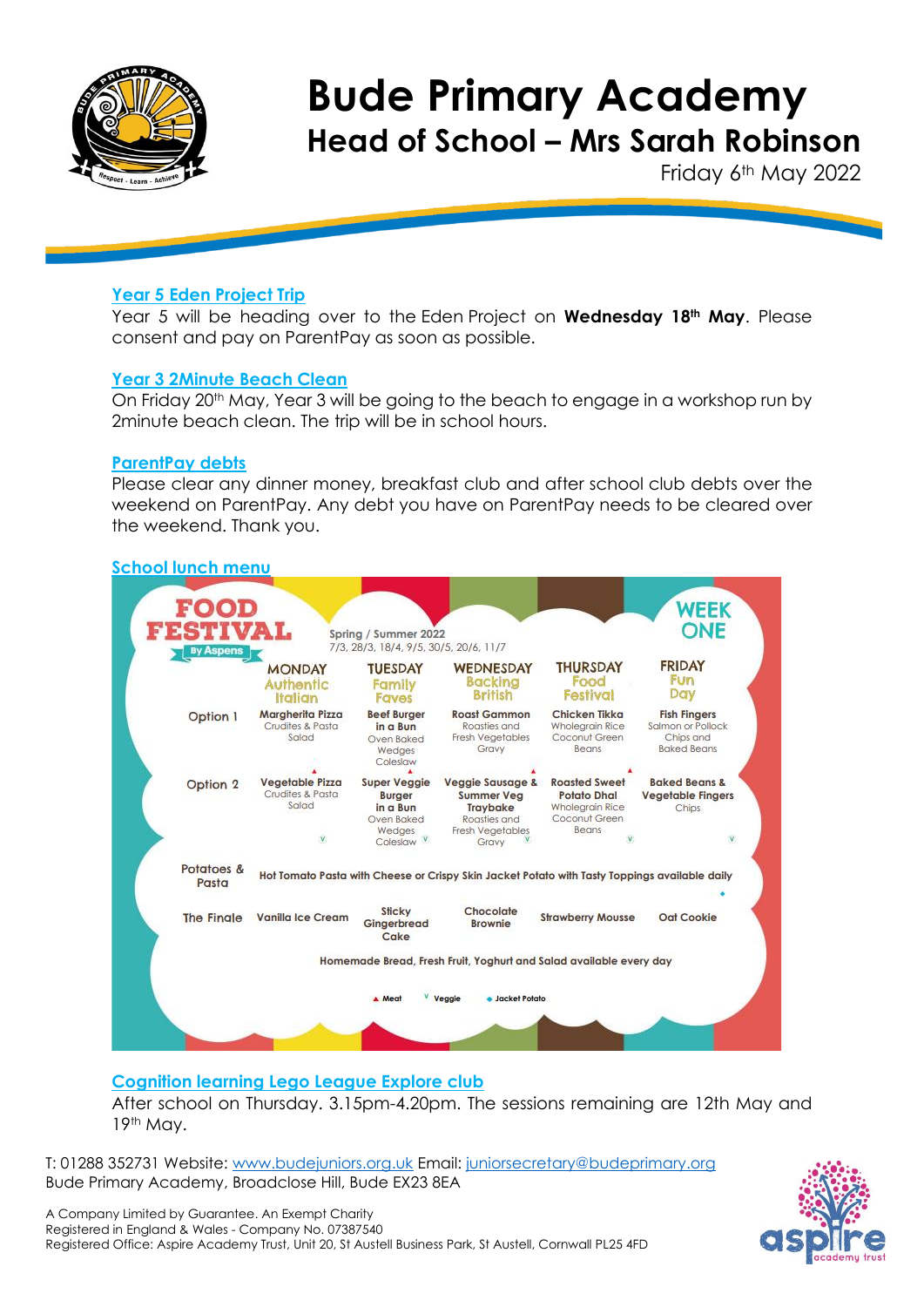

Friday 6<sup>th</sup> May 2022

# **Street Dance with Kaylie**

Wednesday Year 3 and 4 – 3.15pm – 4pm Wednesday Year 5 and 6 – 4.15pm – 5pm The payment option is available on ParentPay to pay for this club.

# **PE After school clubs**

Tuesday 3.15pm-4pm Year 3 Football. There are spaces still available. Please contact the office if you would like your child to attend. Thursday 3.15pm-4pm Year 6 Kwik Cricket

If you have signed your child up to an after-school club, they are expected to attend. Please let the office know if they will not be attending.

#### **Kids Football**

New youth football team starting in Bude. Starting Wednesday 18th May, under 9s (year 3), 5:30pm until 6:30pm on the infant/junior school pitch. The first session is free.

#### **After School Club**

Reminder, if you would like to book your child into after school club in the new term, please contact the school office know on 01288 352731 or email [juniorsecretary@budeprimary.org](mailto:juniorsecretary@budeprimary.org) 

#### **Breakfast club**

If you would like your child to attend our breakfast club, please book via ParentPay. It is important you book breakfast club sessions so we know how many children will be attending each day.

#### **Notes from the office:**

• Should you be happy for your child to walk home, or leave school accompanied, please can you telephone the office so we can amend the consent section on their records.

• Please let the office if you need to change your contact details. It is important we have an up-to-date telephone number.

• The office is open from 8:30 – 3:30pm. – please leave a message and we will get back to you or email [juniorsecretary@budeprimary.org](mailto:juniorsecretary@budeprimary.org)